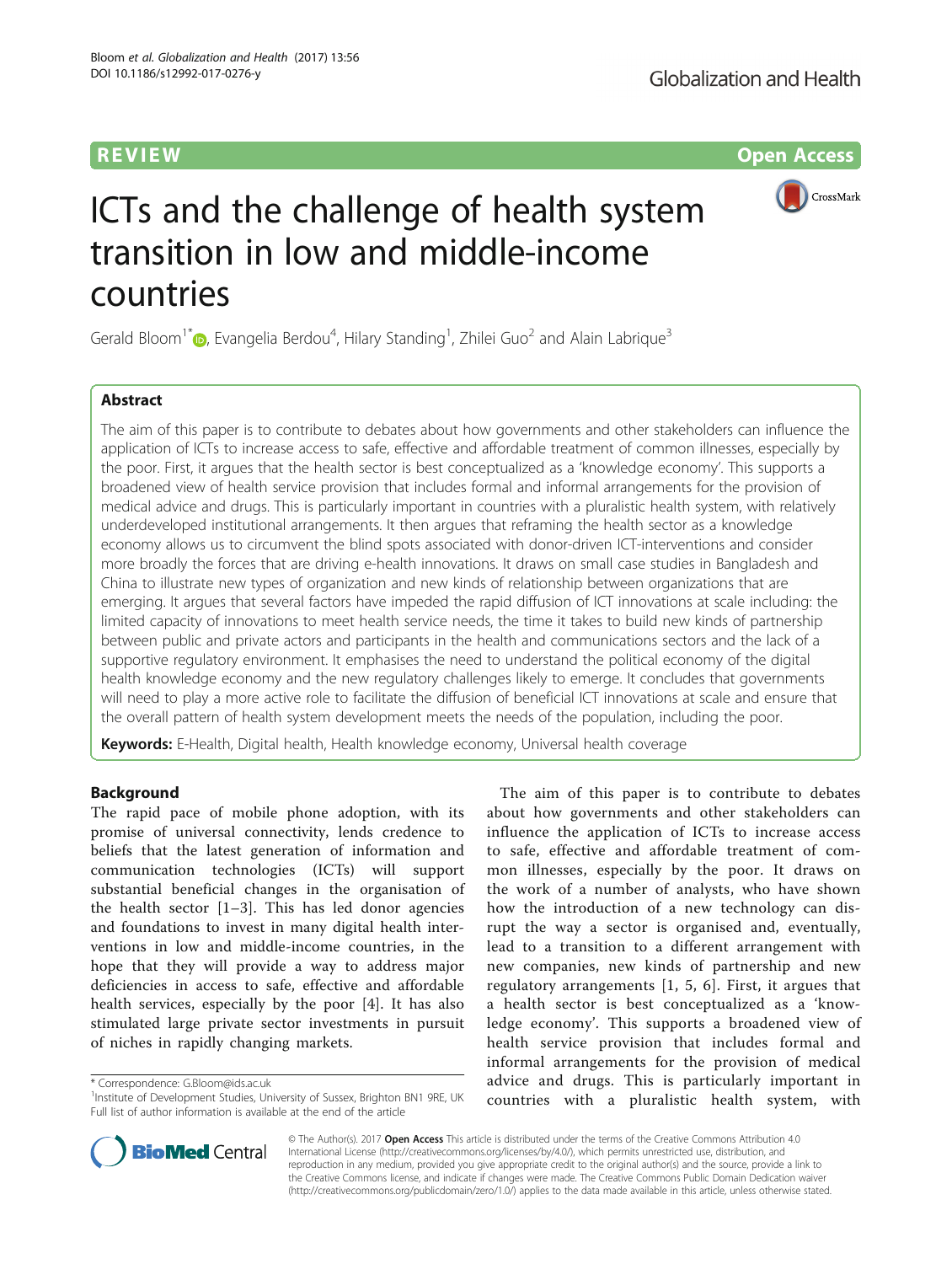relatively underdeveloped institutional arrangements. It then argues that reframing the health sector as a knowledge economy allows us to circumvent the blind spots associated with donor-driven ICTinterventions and consider more broadly the forces that are driving e-health innovations.

The subsequent section presents the findings of studies of digital health in Bangladesh and China, which explore how the information and health sectors are responding to the changing technological possibilities. These are small scale studies of different aspects of digital health in each country. They offer an opportunity to explore how information and health sector innovations are opening up possibilities for reconfiguring the delivery of outpatient health advice and treatment. These explorations also raise fundamental questions about regulation and governance to protect the interests of the poor and ensure that health information remains at the service of public health. The paper concludes with a discussion of the role of governments in supporting and influencing the direction of development of ICT-enabled health systems.

## Knowledge asymmetries and the health sector

We view the health sector as a knowledge economy, which makes widely available the benefits of expert medical knowledge and specialised commodities, such as pharmaceuticals [\[7\]](#page-8-0). Although many spheres of economic activity involve asymmetries of knowledge and expertise between providers and consumers, the health knowledge economy has unique characteristics because of the potentially deleterious consequences of an illinformed response to a health challenge for an individual and/or a community. This bestows power on possessors of health-related expertise and a risk that they will abuse this power [[8, 9\]](#page-8-0). To redress this imbalance, societies have evolved institutional arrangements to ensure that experts are competent and limit the degree to which certified experts can use their power for personal or corporate gain. These arrangements include self-regulating professions, watchdog organisations, and professional regulatory bodies. The state also commonly funds research, training of medical experts and provision of some health services. The existence of extra-market arrangements for protecting the public good is a characteristic of an effective health sector. The way these arrangements function is strongly influenced by the interests and understandings of users, providers, gatekeepers and by the context of broader configurations of power and expertise. This understanding of a health knowledge economy shifts analysis away from the impact of individual digital health interventions towards an examination of the way that new technologies and the actors behind them are beginning to disrupt these

configurations both globally and locally and the potential consequences for large-scale change.

This paper focuses on low- and middle-income countries with a pluralistic health sector, where governance and institutional arrangements are much less entrenched than in the advanced market economies [[7](#page-8-0), [10](#page-8-0)]. During the twentieth century the latter countries experienced significant political debate about the organisation of their health sectors. They created institutional arrangements to protect their population against major health shocks and provide access to safe, competent and trustworthy care. These arrangements represent political agreements that have become deeply embedded in their society and are, therefore, difficult to change [[11](#page-8-0)–[13](#page-8-0)]. Some analysts have argued that the relative newness of the so-called "emerging markets", especially around the telecommunications and health sectors, mean that they face fewer constraints to the emergence and rapid spread of new kinds of organisation supported by ICTs [[14](#page-8-0), [15\]](#page-8-0).

## From digital health interventions to the evolution of health knowledge economies

Both the use of mobile phones and access to the internet have increased rapidly over the past decade in low- and middle-income countries.<sup>1</sup> This has stimulated many local applications of information technology in the management of health facilities and programmes, the provision of information and advice to health workers and patients and the strengthening of links between front-line health services and more highly qualified doctors [[16\]](#page-8-0). However, a recent study, which included interviews with key informants in the digital health community, reported that very few could identify many examples of digitally-enabled health service innovations that successfully went to scale [[17\]](#page-8-0). Systematic reviews of different types of ICT-supported health intervention in low- and middle-income countries, funded by donors or foundations, have all reached similar conclusions about the outcomes of these interventions [[18](#page-8-0)–[23](#page-8-0)]. The small number of available evaluations has mostly shown the feasibility of interventions that address a narrowly defined health issue, such as improving the coverage of ante-natal services or the timeliness of routine immunizations. A small number have demonstrated improvements in decision-making by health workers or the general public. Even fewer have demonstrated impact on health services and/or health outcomes at scale [\[21](#page-8-0)]. This is partly because of a lack of good quality studies, but it also reflects the complex process through which a series of technological innovations can ultimately lead to major changes in a sector's organisation. Expectations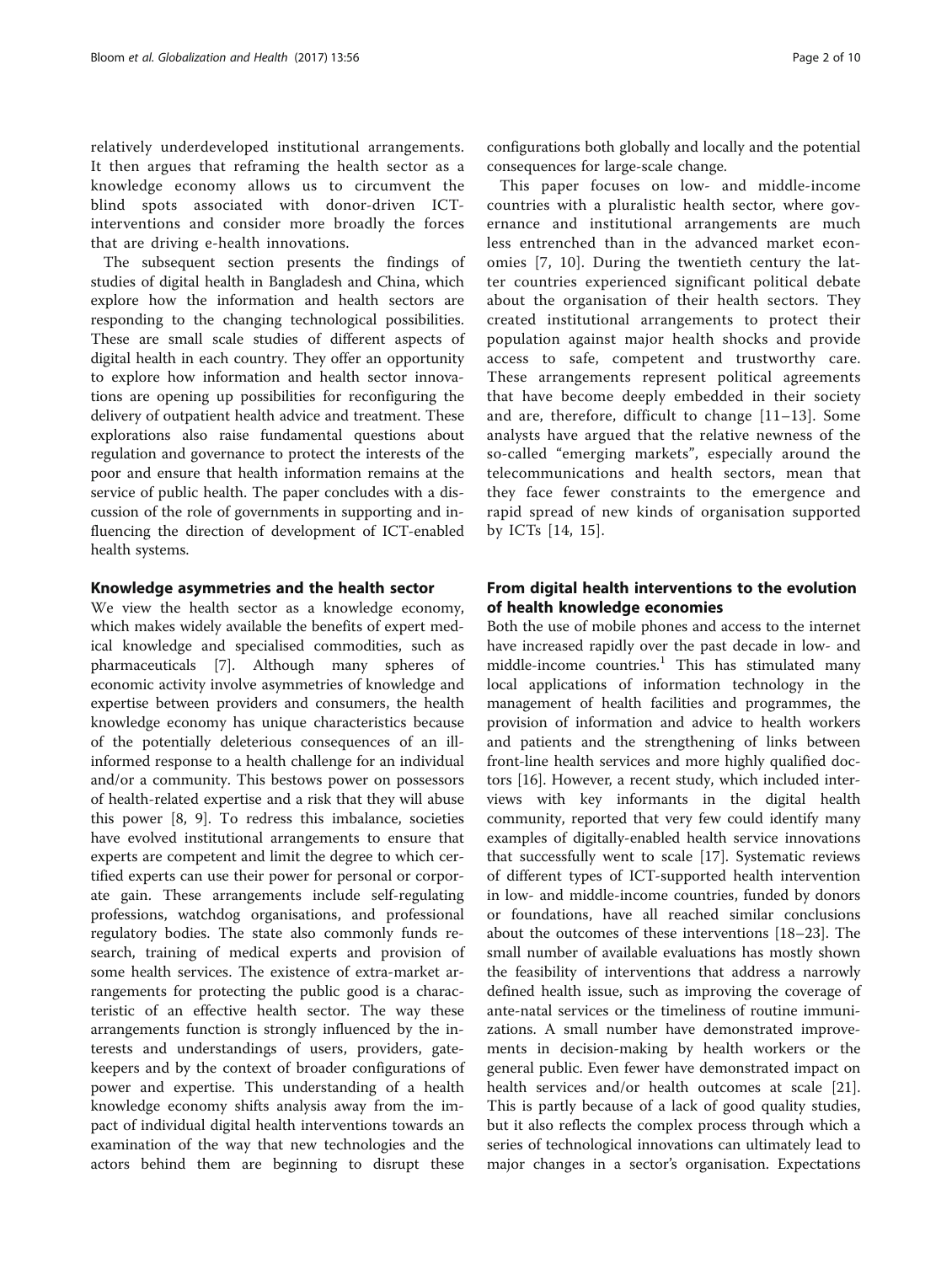invested in relatively modest pilot interventions would seem to have been unrealistic.

Analysts have argued that evaluations of ICTenabled health interventions need to shift from testing whether an innovation has a direct effect on health outcomes to exploring the wider impact of ICT solutions on alleviating health system constraints and improving performance [[16\]](#page-8-0). A recent paper follows the World Health Organization (WHO) in defining a health system as "all activities whose primary purpose is to promote, restore or maintain health" and identifies several functions that digital health interventions have addressed [[4\]](#page-8-0). It argues that health systems can incorporate applications that address critical constraints that impair their performance. Although this approach offers insights into the possibilities afforded by digital health, its focus on the normative and technical components of a health system doesn't adequately consider two important aspects of a health knowledge economy: the sets of social, economic and political interests which shape processes and outcomes; and the large array of informal and external relationships, commodities and services, which provide health-related information, advice or treatments.

The way an analyst frames a system and the boundary he or she draws around its constituent parts influences both the topics of analysis and the policy options considered [\[24](#page-8-0)]. Using a health knowledge economy lens means that a more inclusive boundary can be drawn. It frames the health system to include all actors that provide knowledge and advice or specialised medical commodities to the population and takes into account user and market driven ICT practices. This has two consequences. First, it includes individuals and organisations within and outside the system of formal provision. This is important in a pluralistic health system, where many people seek advice and buy pharmaceuticals from drug stores, or service providers working outside the regulatory framework [[7, 25\]](#page-8-0). Second, it draws attention to the increasing involvement in the health sector of information and communications organisations such as mobile phone operators, local ICT entrepreneurs, advertising agencies and large knowledge companies.

Technological developments are enabling the emergence of new types of organisation and new forms of partnership and network that cross the boundaries between the health, knowledge and communications sectors, stimulated by several demand and supply-side factors [\[1](#page-8-0), [14](#page-8-0), [26](#page-8-0)]. More people are living with chronic conditions without much support from the formal health system, especially in low- and middle-income countries [[2, 27, 28\]](#page-8-0). The development of evidence-based treatment guidelines that link symptoms, diagnostic tests and basic treatment may be stimulating a shift from "medical

dominance" to "managed consumerism" with people taking more responsibility for their own "health maintenance" in the advanced market economies [[29\]](#page-8-0). Also, new forms of corporate organisation of health service delivery have become increasingly prominent [[30](#page-8-0)–[32](#page-8-0)]. The development of communications media, especially mobile phones, is creating a way to provide low-cost access to expert knowledge and advice, and the development of mobile phone payment mechanisms is making innovative business models easier to implement.

According to Schmit and Cohen [[33\]](#page-8-0), the explosive increase in access to mobile phones and the internet by relatively poor people in low- and middle-income countries is creating new business opportunities and generating new regulatory challenges. In many of these countries, a high proportion of economic transactions takes place outside a formal regulatory framework [[34\]](#page-8-0). Meanwhile, large corporations from a number of countries, including China and India, are establishing a global presence. A recent report by Dobbs et al. [\[15](#page-8-0)] argues that these countries are becoming sources of disruption of global markets because of the rapidly rising demand for services associated with economic growth and urbanisation and their less entrenched institutional arrangements. Despite these possibilities, recent reviews have shown that progress by private service delivery organizations in meeting health-related demands has been limited [[35\]](#page-8-0) and the spread of digital health services has been modest [[3](#page-8-0)]. The following section presents information from Bangladesh and China, which shows that new types of organisation and partnership are emerging, which may eventually create the possibility of change at scale.

## Bangladesh and China: New intermediaries, new dynamics?

Bangladesh and China have pluralistic health systems with big differences between urban and rural areas in the availability of good quality and trusted health facilities. Both countries have high levels of mobile phone coverage, a dynamic ICT sector and governments that are encouraging the development of this sector. There are also significant differences. China has experienced sustained economic growth over many years leading to a dramatic fall in poverty and rapid increases in disposable income. It is implementing a series of reforms aimed at strengthening government health services. It has large and well-established companies in both the pharmaceutical and information sectors, which are increasingly engaged in global markets. Bangladesh is typical of a number of low-income countries, with a much smaller internal market and very few companies with a global reach, although it has a well-established national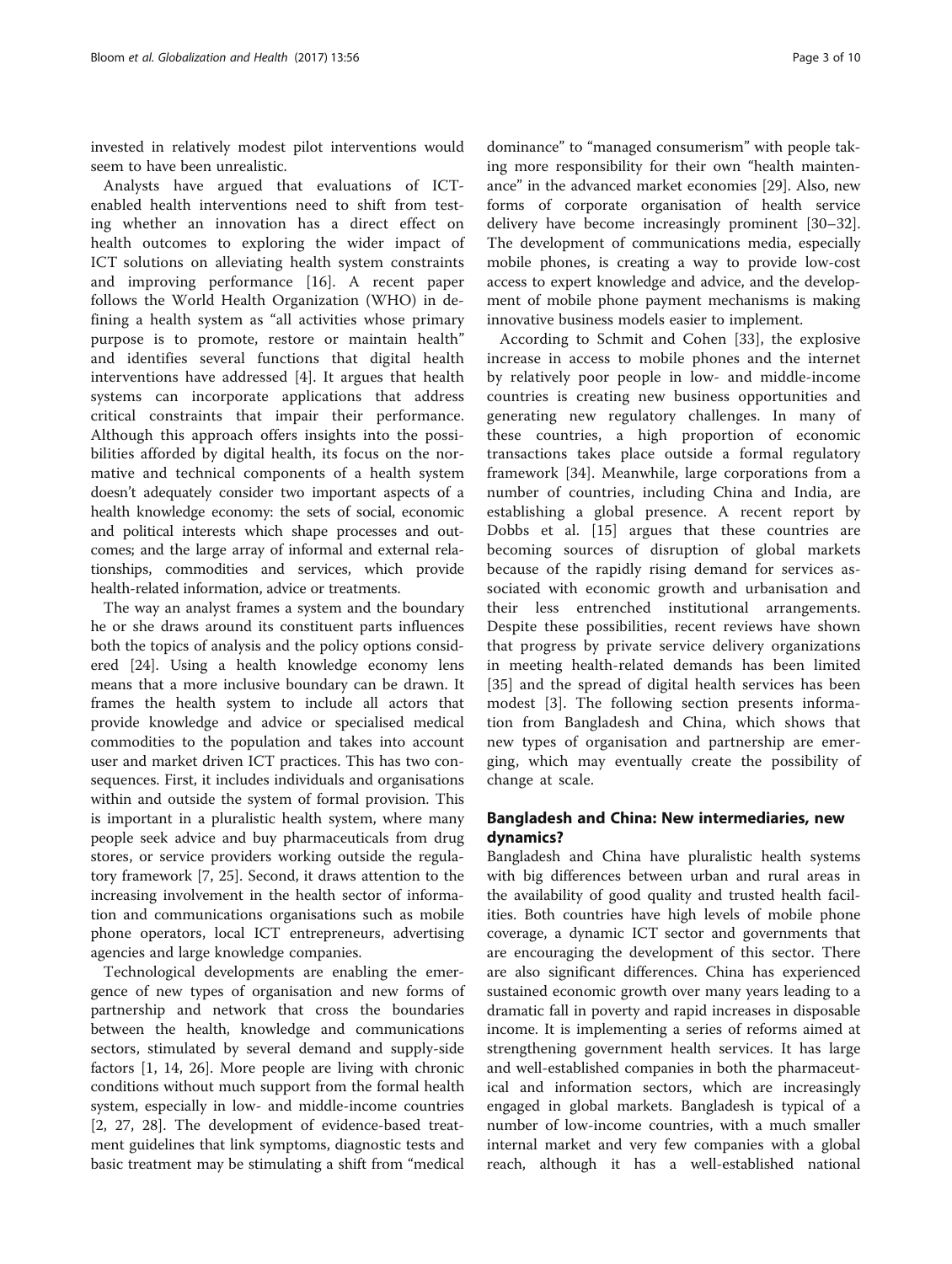pharmaceutical industry, a basic government health service infrastructure and major health service delivery NGOs. It also has growing capacity in software development and applications. Its e-health sector largely depends on international donors and foundations for investment finance [\[36\]](#page-8-0).

Digital health innovations in the Bangladesh health sector The data on Bangladesh are derived from a mapping and review of 26 e-health interventions in 2012 [[37\]](#page-8-0), a series of in-depth interviews with e-health innovators in Dhaka as part of a broader study of innovations and health system change in Bangladesh [[36\]](#page-8-0) and a survey of 800 households in rural and urban localities to study health information seeking behaviour and weighted towards lower income households [[38\]](#page-8-0). These studies describe a variety of actors and emergent partnerships and networks. The Ministry of Health has established an ehealth administrative unit, which is integrating ICTs into planning and management and establishing a telephone medical advice line. Several start-up companies have developed ICT applications and different knowledge intermediaries provide information on health issues on a website or in SMS messages. These intermediaries include large NGOs, research institutes, social businesses and private entrepreneurs based within and outside Bangladesh. These initiatives are mostly funded by grants from donor agencies or foundations. The study found several innovative partnerships and networks. One m-health company had linked to local (untrained) village doctors/drug sellers to offer a package of basic services. Another had partnered with a very large service delivery NGO and a national retail chain to create a website on maternal and child health and send SMS messages to pregnant women. Another national retail chain had established a health website and advice line, linked to an online shop. Several mobile phone operators had launched health advice lines. The study found that company leaders were enthusiastically seeking a niche in what they perceived to be a potentially large market in the future. However, the only ones that were financially secure were linked to an established retail chain or mobile phone operator.

The household survey found that only a tiny proportion of people had actually used their mobile phones to seek health information and there was little awareness of websites with health information or SMS health messages [\[38](#page-8-0)]. The situation was different for college students, a significant proportion of whom used mobile phones to seek information on sexual health or physical appearance, relying especially on Facebook as a source of information and advice [\[39](#page-8-0)]. There were significant differences in the way that men and women used phones to access information,

reflecting underlying gender relationships and power dynamics within households. In particular, women's access to phones was often mediated by family gatekeepers such as husbands and fathers who controlled both the finance and the social interactions that wives and daughters were allowed.

Overall, there was a lot of innovative activity in Bangladesh, mostly financed by non-commercial innovation grants and internal investments by established companies. Some promising partnerships were emerging and several companies were developing an online presence, but there had been little substantial impact on the way that most people manage their health problems.

## Private investment in digital health in China

The information on China comes from a scoping study of the digital health sector by (Guo Z. Implication of mHealth Development and Application to the China Health Reform, unpublished). This consisted of a review of published data, online news and information sources and the websites of companies involved in the sector. The study found a very sharp increase in e-health investments, reaching 15.75 billion RMB (\$2.5 billion) in 2015. The turnover is projected to reach 2.5 billion rmb a year by 2017. One major area of investment is in the online supply of pharmaceuticals. This has been stimulated by government efforts to reduce the incentives for health facilities to encourage excessive use of drugs by ending their ability to earn a profit from supplying these products [[40\]](#page-8-0). Organizations developing these online services include pharmaceutical manufacturers, pharmaceutical retail chains and very large online shopping platforms. At least one of these shopping platforms has acquired a retail pharmacy chain. Chinese law defines a category of drugs that can only be supplied on a doctor's prescription, which some online platforms have circumvented by employing doctors, or ignoring the law [\[41\]](#page-8-0). Companies are also lobbying for a change in the regulatory framework to permit electronic prescriptions. This would facilitate the creation of new types of relationship between health facilities and pharmaceutical suppliers. An article in the China Daily [\[42](#page-8-0)], posted on the website of the State Council, indicated that government is considering this kind of change. However, there has been little movement since then, suggesting that the decision is contested. The ultimate decision will strongly influence future developments, since it could open access to a very large market.

A second area of business is the provision of online medical advice services. One example is Spring Rain Doctor, which provides online consultations with a doctor. It is also creating an algorithm-driven electronic advice service. In 2015 it claimed to have 45 million users who posted about 60,000 medical queries a day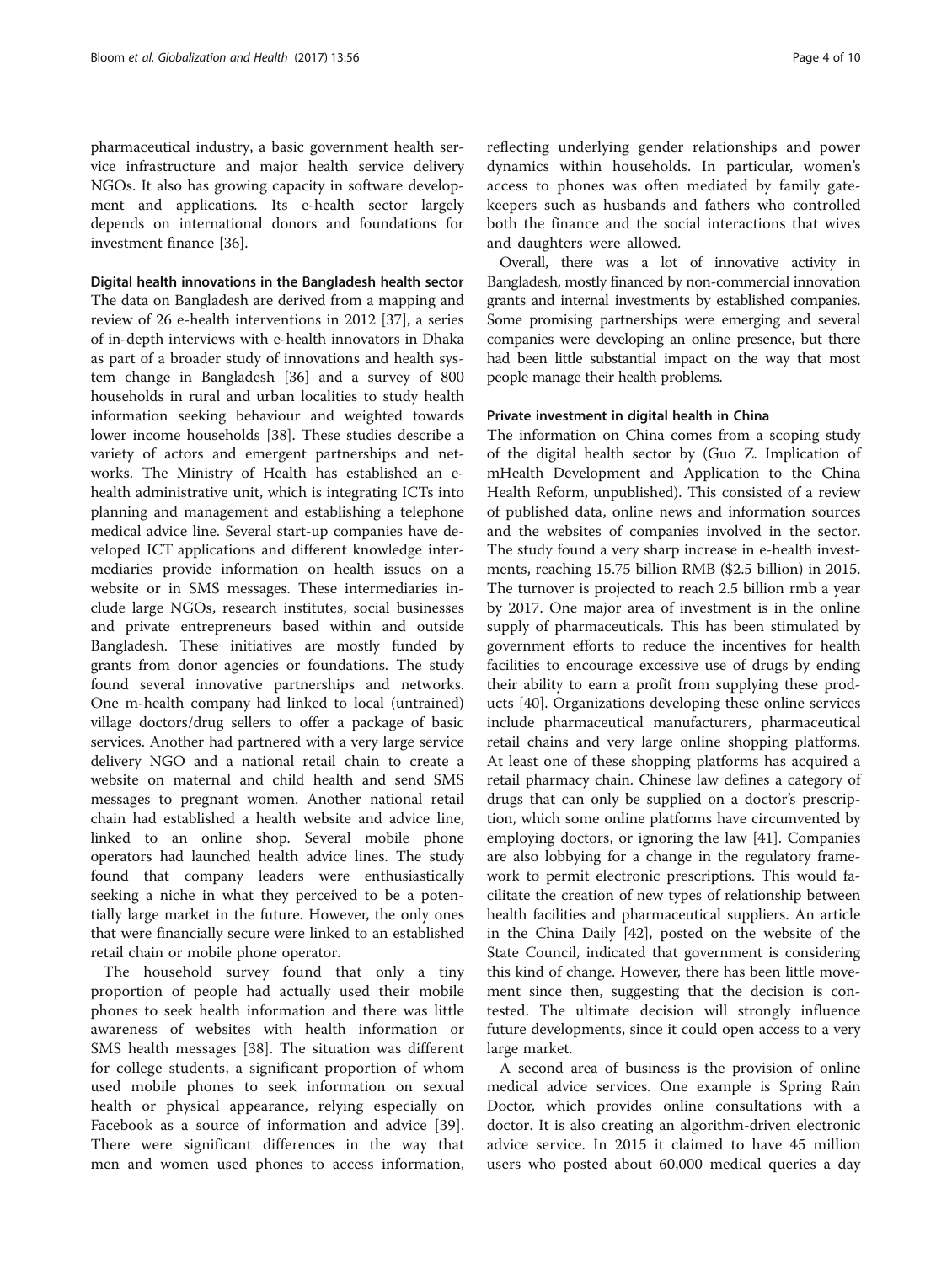[[43\]](#page-8-0). A third area of business involves the use of devices to monitor health metrics and enable people to manage their fitness or their control of a health problem. One example is a platform to support people with diabetes, which includes the use of a device to monitor blood sugar.

The rise in investment in digital health is so recent that it is difficult to know whether it reflects the opening up of big business opportunities or a shortterm bubble, with inflated statements of investment commitments. The number of companies involved and the size of proposed investments suggest the former. The government has stated its support for e-health, but many issues are being negotiated. These include the legalisation of electronic prescriptions, the establishment of an enforceable framework to regulate the quality of diagnostic devices and of the advice provided and the development of links between digital health services and government health facilities. The size of China's health care market is big and if digital health services become firmly established, Chinese firms would have great possibilities for taking these services abroad.

Bangladesh and China illustrate the degree to which new actors are becoming involved in the health knowledge economy. In Bangladesh, mobile phone operators, retail chains selling health-related commodities and large service delivery NGOs have built partnerships with small tech start-up companies. Facebook has become an important source of health information amongst the young. In China, large pharmaceutical manufacturers and retailers and internet platforms are playing a leading role. There are also a large number of tech start-ups. There is evidence of new kinds of partnership that link organisations that (i) provide expert advice using trained professionals and/or treatment guideline algorithms, (ii) give access to low cost diagnostic technologies, such as testing for blood sugar, and (iii) have the capacity to supply drugs and health-related commodities. Despite the many developments described above, the impact of ICTs on the organisation and performance of health knowledge economy of these countries has, to date, been limited.

## **Discussion**

## Are ICTs disrupting the health knowledge economy?

A senior official of a donor agency recently asked one of the authors whether their agency should take digital health into account in the provision of support for health system strengthening. There is no simple answer to this question. As discussed above, most donor-funded investments in digital health have not yielded big health benefits. However, the studies in

Bangladesh and China found evidence of a variety of emergent organisations, inter-organizational relationships and business models, suggesting the possibility of future changes at scale. Elsewhere too, the growing tendency of large American internet companies to offer health-related services, in the form of fitnessrelated devices, systems to support people with chronic illnesses and so forth, indicates their recognition of potentially big business opportunities.

We suggest that the relatively slow development of digital health reflects the following special characteristics of the health knowledge economy. First, a useful health service in a country like China or Bangladesh needs to include a combination of diagnosis, expert advice and drugs. This is likely to involve relationships between organisations with different roles, responsibilities and values in the health and communication sectors. Second, health systems often combine public funding of some services with out-of-pocket payment for others, so that business models need to combine funding from multiple sources. Third, well-functioning health systems must be embedded in institutional arrangements for accountability and efforts to reshape markets and associated regulatory frameworks are complex and politically charged. The need to achieve progress on each of the above, has reduced the speed with which new technological possibilities have been translated into large-scale changes in the way health services are organised [\[1\]](#page-8-0).

Debates about the desirability of further investment in digital health reflect the different time horizons and attitudes to risk of large ICT companies, venture capital funds, donor agencies and governments. Some large companies take a long view aimed at creating a niche in a rapidly changing economy and are not afraid to incur significant losses in the short term. For example, Google invested heavily in creating detailed city maps, to produce a digital infrastructure. Other companies have experienced losses, whilst building an enormous customer base, which eventually generated profits. A number of companies are investing to establish future positions in the health knowledge economy. Donor agencies and governments, on the other hand, have a shorter time horizon, preferring low-risk investments likely to yield immediate benefits. Recent efforts to coordinate donor investments in digital health reflect the beginnings of a strategic shift, with mechanisms such as the Health Data Collaborative (HDC) and USAID's Digital Health Initiative emerging to support country-level capacity development [[44](#page-8-0)]. However, these initiatives have largely focused on public sector developments. We argue that governments and donor agencies need to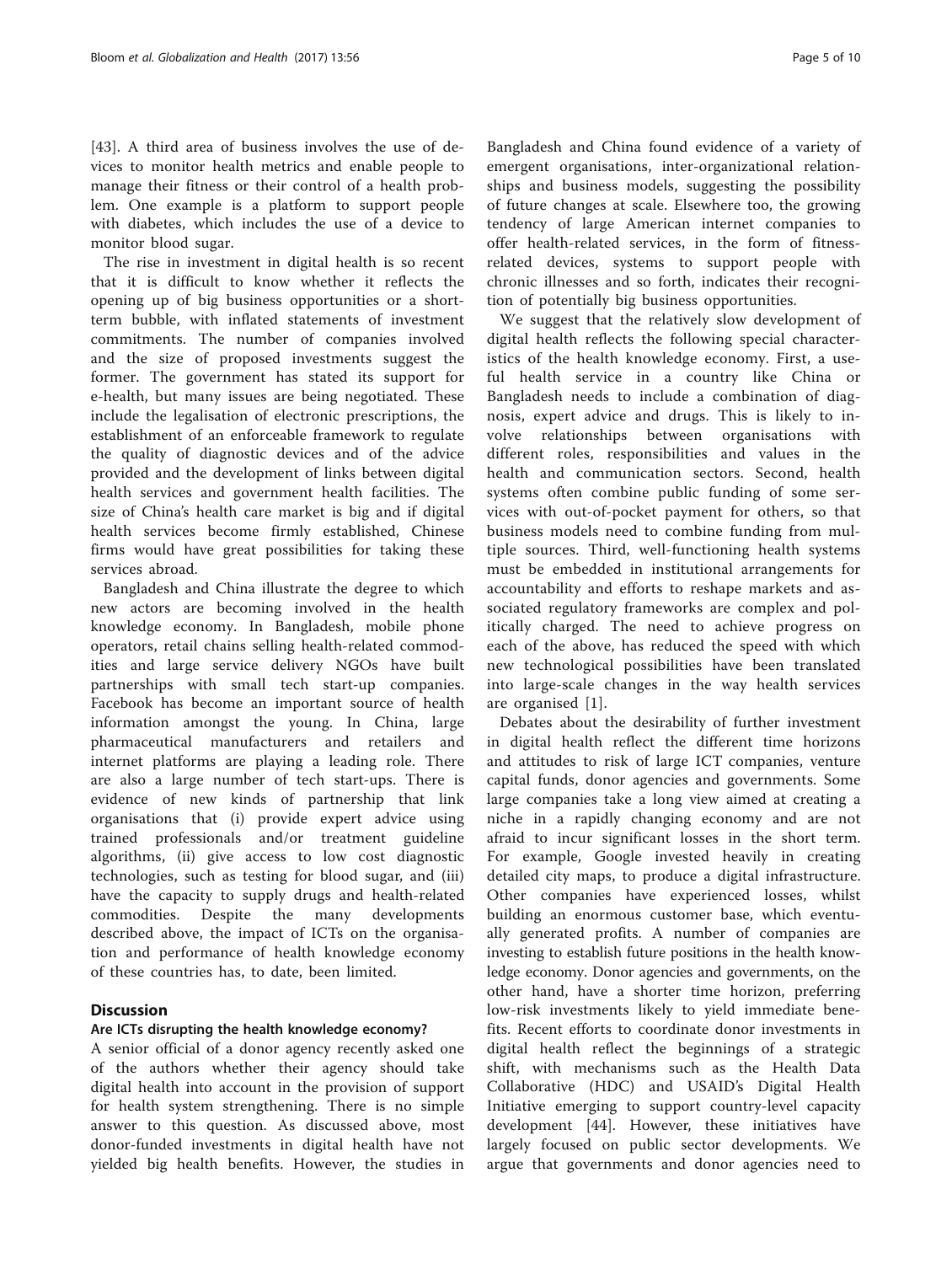adopt a longer-term perspective in their interventions in the health knowledge economy to support developments in the public and private sectors that build local capacity and meet the needs of the poor [[45\]](#page-8-0).

## Regulatory challenges in the health knowledge economy

The developments described above pose big regulatory challenges and governments need to modify and strengthen institutional arrangements to address them. This will involve changes to regulations that block the development of potentially beneficial services. For example, there may be rules that reserve the right to provide advice on the use of many drugs to a licensed doctor, even though large numbers of people buy these products from local drug sellers without a prescription. It will also involve additions to the regulatory framework.

One challenge arises from the increasing use of treatment guidelines. This builds on previous investments by the governments of several advanced market economies to support the generation and synthesis of knowledge to inform evidence-based medical care. This knowledge has been incorporated into diagnosis and treatment guidelines in text books and manuals used by providers of medical care and increasingly by the general public. The use of guidelines for a growing number of treatment decisions is diminishing the role of clinical judgement in the management of many common health problems [[29\]](#page-8-0). This is likely to reduce the capacity of doctors to control the use of drugs for these conditions. Other approaches will be needed to encourage people to use them appropriately.

The translation of treatment guidelines into computerized decision-making algorithms is increasing their influence. Algorithms that provide advice on the basis of answers to simple questions and diagnostic information, such as blood pressure, temperature and blood sugar can substantially increase the ability of people to make use of treatment guidelines. Their incorporation into easy-to-use smartphone apps will further simplify their use.

The producers of algorithms can influence the decisions of many people. Their underlying assumptions, cultural understandings and financial interests are likely to affect the content of the algorithms [[46\]](#page-8-0). For example, if the questions an algorithm asks and the data it uses focus on the relationship between pharmaceutical treatment and health, it will provide advice on the choice and dosage of drugs, but not on other factors that influence health, such as diet, lifestyle and exposure to environmental toxins. This could lead to an excessive reliance on drugs to control risk factors for non-communicable diseases. Another example is the establishment of a new diagnosis. This could have major financial implications if it were to justify a particular treatment regime [[47, 48](#page-8-0)]. In some cases, pharmaceutical companies have attempted to influence the definition of a diagnosis as a strategy for creating markets for their products [[49](#page-8-0)]. This applies especially to the growing number of "lifestyle"-related uses of pharmaceuticals for altering moods, increasing libido, building or losing weight, increasing athletic performance and so forth. The boundary between "lifestyle" and "medical" decision-making algorithms is becoming increasingly difficult to define in the face of the rising burden of chronic non-communicable diseases, including mental illness, and of measures to reduce symptoms and control risk-factors,

The public domain has tended to lead the development of treatment guidelines, with a substantial involvement of organised medical professions and training and research institutions. The character of many digital health applications, in contrast, is largely opaque. A study of the top-rated medical and health applications available through Apple's App store reveals that most make unsubstantiated claims to medical authority, leaving both expert and lay users in the dark about where the information and advice they provide is derived from and whether the producers of the applications have links with companies that sell pharmaceuticals or diagnostic equipment [[50](#page-8-0), [51\]](#page-8-0).

such as hypertension.

Two developments are likely to increase the importance of health-related algorithms and the governance challenges associated with them. The first concerns the increasing availability of low-cost diagnostic technologies in the form of smartphone and computer attachments or standalone devices meant to be used by patients, front line medical staff or other suppliers of drugs and health-related commodities. The second concerns automated processes for updating the content of original algorithms on the basis of incoming data (machine learning). The continuous collection of data that links indicators, such as blood pressure and blood sugar to specific treatments creates the possibility of collecting a large body of data that could guide future treatment regimens. This raises issues regarding the accuracy of the data collected and also the specific "research" questions that drive the data collection. The organisations that own the data and use them to revise algorithms will accrue increasing influence.

The availability of health-related algorithms could become especially important in countries with pluralistic health systems, where people take a lot of responsibility for their own health care and access to trustworthy treatment guidelines could be particularly useful [[28,](#page-8-0) [52](#page-9-0)]. However, inappropriate guidelines or apps aimed at generating new markets for pharmaceuticals or diagnostic equipment pose a particular risk in these countries due to poor regulation and lack of consumer protection. Lewis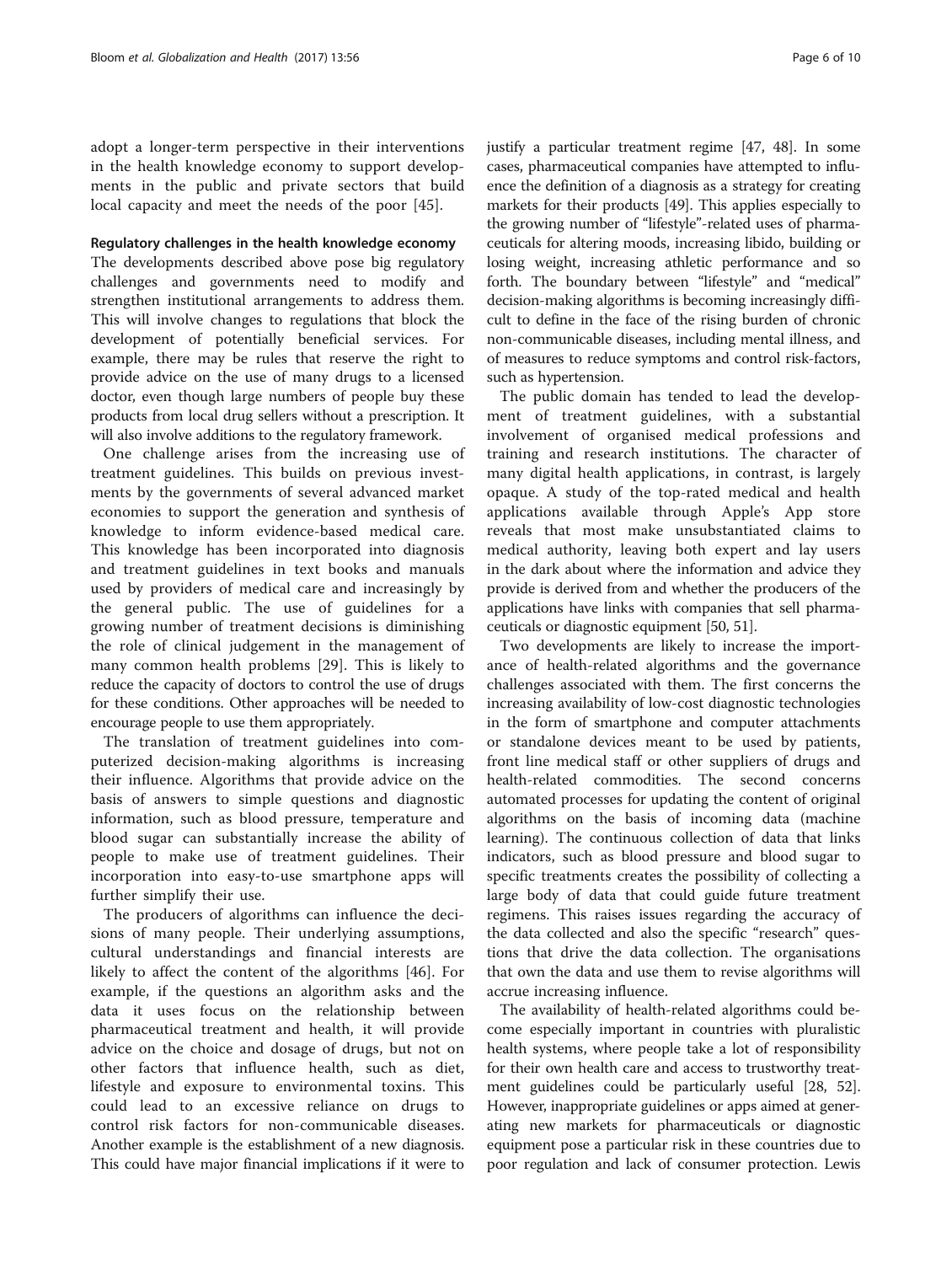and Wyatt [\[53\]](#page-9-0) present a framework that uses a combination of usage scenarios, contextual factors and app complexity to assess the risk of harm from a so-called health app.

There are a variety of potential regulatory approaches for addressing these issues. Some health problems may be relatively minor and regulators could follow a strategy of "buyer beware" by strengthening consumer protection and focusing regulations on informing the public about the contents of any products and preventing false and misleading claims. In other cases, major deleterious consequences could arise from the provision of misinformation and inappropriate treatment, making information asymmetry an important consideration. Governments and organised professional and expert bodies have an important role to play in these cases. This may involve the development of treatment guidelines and algorithms as national or global public goods to be made available for use by both public and private health service providers.

Alternatively, it may be appropriate to regulate the production and use of treatment algorithms. Mechanisms are needed to ensure that the organised professions and the medical and nursing schools associated with them, pharmaceutical companies and newer entrants in the health knowledge economy are accountable for the advice they provide. This will require strong strategic leadership by national governments and international organisations.

In China and Bangladesh, the links between providers of medical advice and treatment and suppliers of pharmaceuticals are complex. In Bangladesh, informal village doctors and drug sellers, working outside the regulatory framework, are important sources of both advice and treatment, especially for the poor. In that country, there have been several attempts to link a digital health company with village doctors, as a means of improving the practice of the latter. In China, where the formal retail sector developed rapidly since the beginning of the transition to a market economy in the 1980s, several online shopping companies are now making large investments to establish links with local shops and create a capacity to make next-day deliveries. These examples illustrate how companies can use information technologies to enable people to link to a network of small businesses, which can supply goods and services. This kind of network that links local suppliers of pharmaceuticals to a source of treatment algorithms and a means for monitoring drug quality could provide a lowcost way to meet health care needs of the relatively poor. It might involve an internet platform and pharmaceutical wholesalers and retailers. But, there are governance risks concerning the management of conflicts of interest between those of clients, who are seeking evidencebased and cost-effective ways to deal with health problems, and businesses, whose revenues depend on the volume of sales of pharmaceuticals and diagnostic devices. Governments will need to play new and challenging stewardship roles as these changes go to scale.

## Strengthening public health in the interests of the poor:

Supporting transitions in the health knowledge economy The Bangladesh and China cases illustrate the different kinds of organisation that are becoming involved in the health knowledge economy and the variety of new kinds of partnership that are being established. It is possible to envisage quite different pathways of development as new possibilities for organising access to health services have impact at scale. Some pathways could result in big increases in access to appropriate advice and effective treatment. Others, however, could reflect the interests of powerful stakeholders, such as the producers and distributors of diagnostic tests and drugs, and encourage unnecessary use of these products. The "choice" of development pathways will be strongly influenced by political factors and the actions of government and other stakeholders to establish new kinds of partnership and reform the regulatory framework.

Developments in the broader knowledge economy are likely to influence the health knowledge economy. In the past 20 years a number of information companies have grown very quickly to take advantage of short-term monopoly positions, becoming very large corporations that combine provision of access to the internet, production of knowledge content and the diffusion of content through the mass media [[54, 55\]](#page-9-0). Other companies like Google, Facebook, Amazon and Alibaba have become actors in political negotiations about the shape of knowledge industry markets [\[56](#page-9-0)–[58\]](#page-9-0). These companies are seeking niches in the health knowledge economy and will eventually establish relationships with organisations that deliver health services and supply health-related commodities. This opens up the possibility of the emergence new types of powerful organisation that seek to influence the regulatory framework.

In China, pharmaceutical producers, retail pharmacy chains and large online shopping platforms are making substantial investments to develop digital health services. They are engaging with the organised health system and health regulatory agencies to influence the institutional arrangements. In Bangladesh, retail chains are building their presence in a market place that is changing more slowly, certainly in terms of consumer demand. Much of the investment in Bangladesh has been in the form of grants by donor agencies to relatively small ICT companies and by mobile phone operators seeking added-value lines of business. As Bangladesh's consumer base increases with economic growth, these increased market opportunities are likely to attract larger players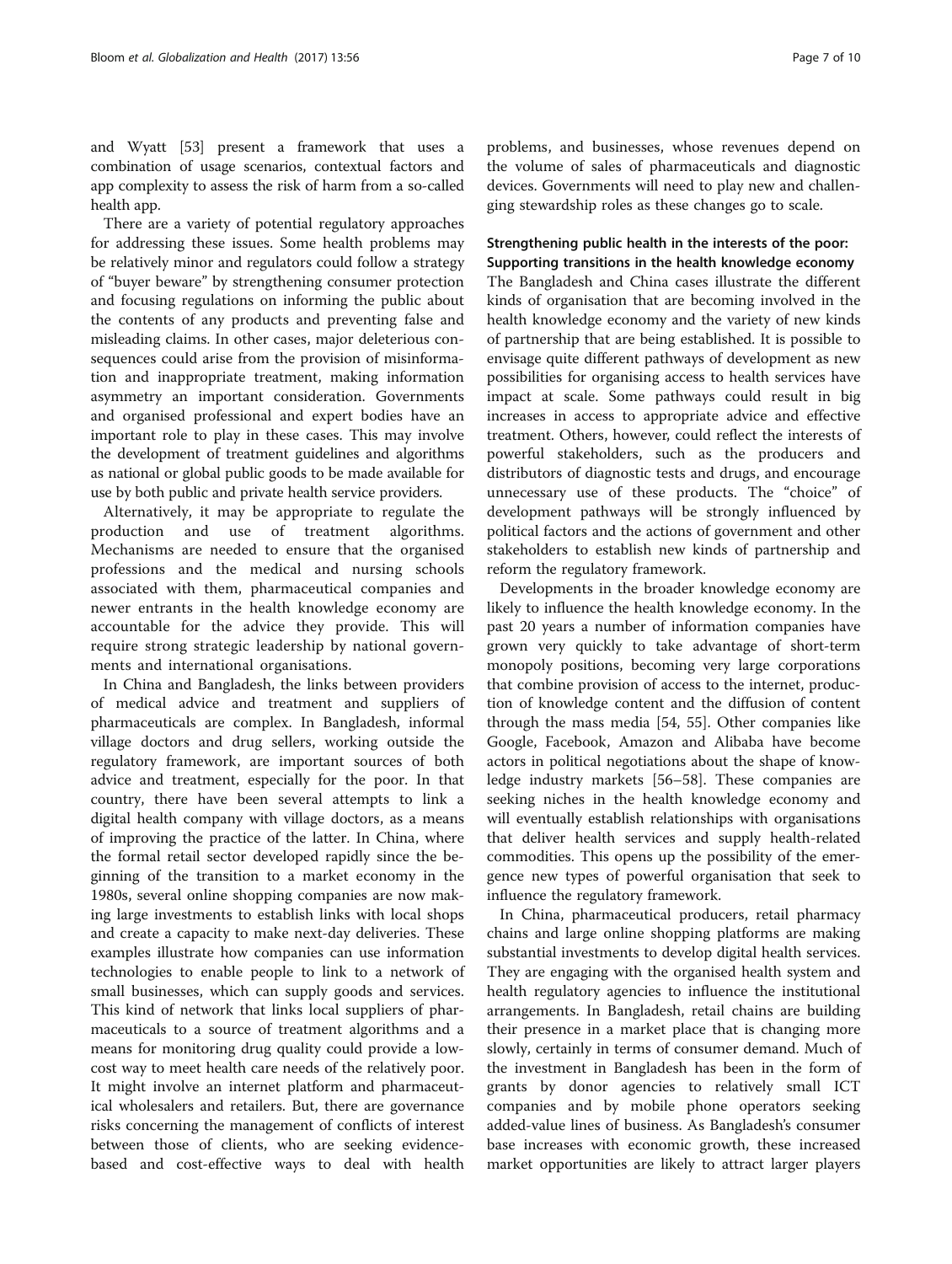in the knowledge industry markets. One particularly important trend is the increasing role of digital platforms as intermediaries between different stakeholders. In China and Bangladesh, health sector intermediaries include websites of existing brick-and-mortar suppliers of drugs and health-related products, telemedicine platforms and online platforms that offer a wide variety of goods and services. These intermediaries are likely to gain influence as gatekeepers to information and advice.

## Conclusions

Christensen et al. [[1\]](#page-8-0) argue that a major health system transition entails the creation of a new "value network". By that they mean organisational structures and regulatory arrangements that make possible the rapid growth of new types of service delivery organisation, the creation of new kinds of relationship between health sector organisations and between them and health financing agencies. Wilson et al. [\[26](#page-8-0)] make a similar argument in advocating that investments in digital health should define "institutionalization" as an appropriate goal. They suggest that all stakeholders involved in the ICT-enabled health sector in low- and middle-income countries need to build a common vision for achieving this goal and that governments and funding agencies should support investments to achieve the vision. We agree with these reflections but suggest that more attention should be paid to the influence of conflicts of interest and unequal power relationships on the direction of change. Castells [[55\]](#page-9-0) emphasises the influence of the coordinating and regulatory functions of the state and argues that the networks of power constructed around the state play a fundamental role in the overall pattern of development of the knowledge economy. This includes the efforts by some stakeholders to increase their competitive advantage by influencing regulatory arrangements in ways that could conflict with the interests of the public [[5\]](#page-8-0). For example, they could oppose regulations meant to ensure that providers of medical advice do not have a financial interest in promoting high levels of drug use.

Governments already play an important role in most countries' health sector. They will need to play an active role in shaping health knowledge economy markets and ensuring that the interests of citizens, particularly the poor and politically weak, are represented. Otherwise there is a risk that new value networks will respond largely to the interests of the better off and of the suppliers of health-related goods. There is a need for more work on mapping the participants in the health knowledge economy and their strategies for building market share to inform debates about regulatory reform.

Governments, donor agencies and foundations need to reassess their strategy for supporting digital innovation in the health sector to take the above considerations into account. There is still a need for investment in innovations that address specific health and health service needs. However, this needs to be complemented by strategic investments in the establishment of partnerships and networks that have the capacity to use innovative approaches to meet the health needs of poor clients at scale. Other measures are needed to strengthen the capacity of government and other stakeholders to play an effective regulatory and stewardship role. This may include investment in the creation of algorithms for treatment of common health problems and the supply of them to potential health intermediaries, regulation of cross-sector ownership to reduce the incentives to oversupply drugs or diagnostic tests and new kinds of national and global regulation of the provision of medical advice. The lessons from other sectors suggest that once a tipping point is reached, the process of change can be very rapid. Governments need to engage actively in the innovation process, assess potential risks and set in place strategies to mitigate these risks as digital innovations increasingly disrupt health knowledge economies.

#### **Endnotes**

<http://www.itu.int.en.mediacentre/Pages/2016-PR30.aspx>

#### Abbreviations

ICT: Information and communication technology; NGO: Non government organization; WHO: World Health Organization

#### Acknowledgements

Gerald Bloom would like to thank researchers and students at the Johns Hopkins School of Public Health and participants in a panel at a conference on States, Markets and Society at the IDS for useful comments and suggestions as the ideas evolved. The authors would like to thank two anonymous reviewers for their very helpful comments. The authors take full responsibility for the contents of the paper.

#### Funding

The UK Economic and Social Research Council project ES/J018651/1 and The Future Health Systems Consortium ([http://www.futurehealthsystems.org\)](http://www.futurehealthsystems.org), which is funded by UK Aid from the UK Government.

#### Availability of data and materials

The findings of the small scale studies in Bangladesh and China are available as published or unpublished reports.

#### Authors' contributions

GB led the overall structure of the study and drafting of the paper and integrated inputs from the other authors. EB contributed sections on the broader knowledge economy. HS contributed to the refinement of ideas and made inputs to several drafts. ZG undertook the China study. AL provided inputs and revisions to the final draft. All authors read and approved the final manuscript.

#### Authors' information

Not applicable.

#### Ethics approval and consent to participate

This review paper did not involve collection of data from individuals and the study conformed to ethical standards of the first author's institute. All key informants agreed to be interviewed and their identities have been concealed.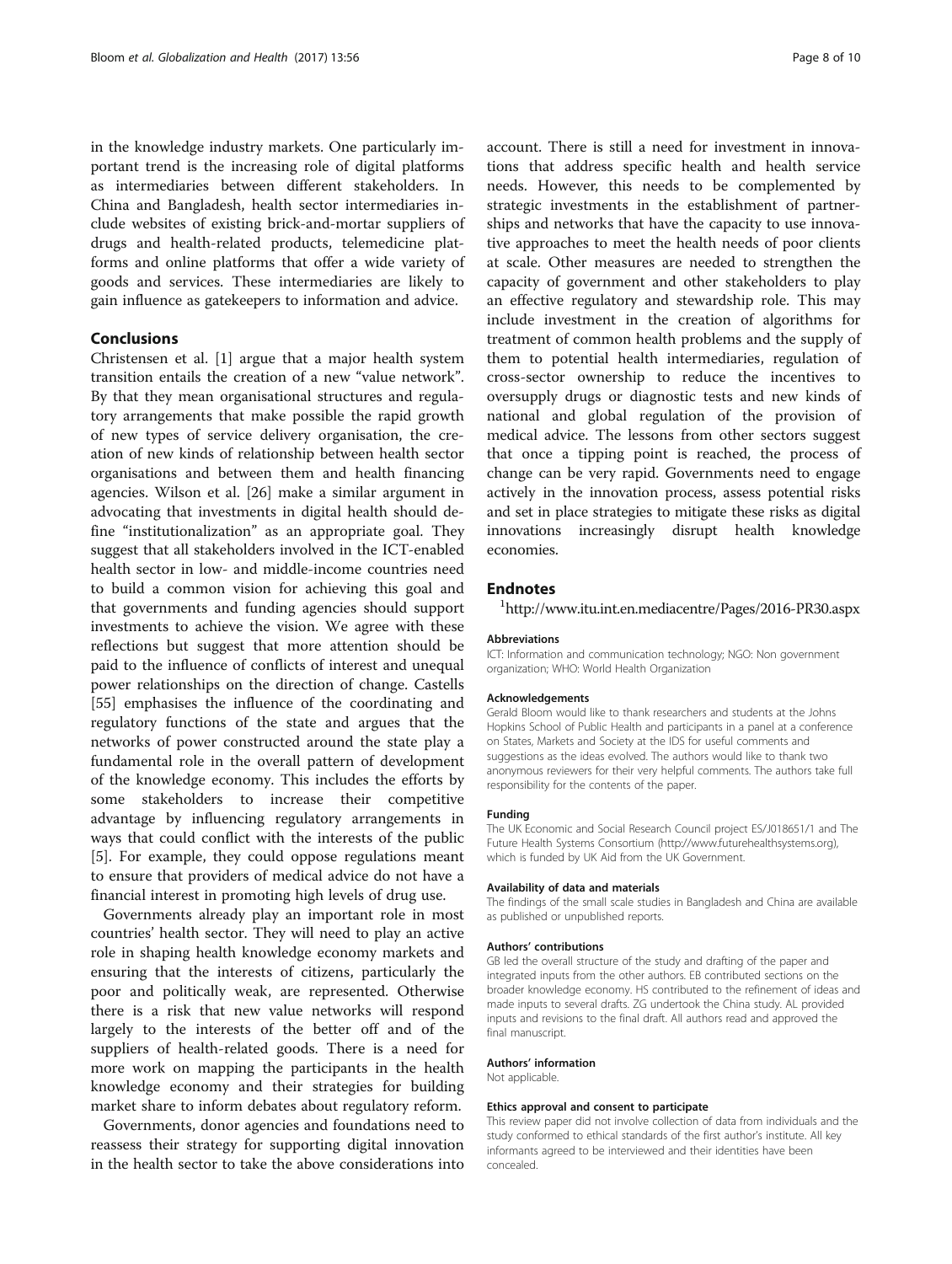### <span id="page-8-0"></span>Consent for publication

All authors have agreed to publication.

#### Competing interests

The authors declare that they have no competing interests.

## Publisher's note

Springer Nature remains neutral with regard to jurisdictional claims in published maps and institutional affiliations.

#### Author details

<sup>1</sup>Institute of Development Studies, University of Sussex, Brighton BN1 9RE, UK. <sup>2</sup>Cathay Capital Private Equity, Paris, France. <sup>3</sup>Johns Hopkins School of Public Health, Baltimore, USA. <sup>4</sup>Independent consultant, Brighton, UK.

### Received: 5 May 2017 Accepted: 12 July 2017 Published online: 07 August 2017

#### References

- 1. Christensen C, Grossman J, Hwang J. The innovators' solution: a disruptive solution to health care. New York: McGraw-Hill; 2009.
- 2. OECD. CTs and the health sector: towards smarter health and wellness models. Paris: OECD Publishing; 2013. p. 178. [http://dx.doi.org/10.1787/](http://dx.doi.org/10.1787/9789264202863-en) [9789264202863-en](http://dx.doi.org/10.1787/9789264202863-en)
- 3. Qiang C, Yamamachi M, Hausman V, Miller R, Altman D. Mobile applications for the health sector. Washington: World Bank ICT Sector Unit; 2012.
- 4. Mehl G, Labrique A. Prioritizing integrated m health strategies for universal health coverage. Science. 2014;345(6202):1284–7.
- 5. Fligstein N. The architecture of markets: an economic sociology of twentyfirst century capitalist societies. Princeton: Princeton University Press; 2001.
- 6. Newell P, Scoones I, Leach M, editors. The Politics of Green Transformation pathways to sustainability. Abingdon and New York: Routledge; 2015.
- 7. Bloom G, Standing H, Lloyd R. Markets, information asymmetry and health care: towards new social contracts. Soc Sci Med. 2008;66(10):2076–87.
- 8. Arrow K. Uncertainty and the welfare economics of medical care. Am Econ Rev. 1963;53(3):941–73.
- 9. Leonard D, Bloom G, Hanson K, O'Farrell J, Spicer N. Institutional Solutions to the Asymmetric Information Problem in Health and Development Services for the Poor. World Development. 2013;48:71–87.
- 10. Bloom G, Henson S, Peters D. Innovation in regulation of rapidly changing health markets. Glob Health. 2014;10:53.
- 11. Altenstetter C, Busse R. Health care reform in Germany: patchwork change within established governance structures. J Health Polit Policy Law. 2005;30(1–2):121–42.
- 12. Lee P, Lansky D. Making space for disruption: putting patients at the Center of Health Care. Health Aff. 2008;27(5):1345–8.
- 13. Pierson P. Increasing returns, path dependency and the study of politics. Am Polit Sci Rev. 2000;94:251–67.
- 14. Bloom G, Standing H. Future health systems: why future? Why now? Soc Sci Med. 2008;66(10):2067–75.
- 15. Dobbs R, Manyika J, Woetzel J. No ordinary disruption: the four global forces breaking all trends. New York: PublicAffairs; 2015.
- 16. Labrique A, Vasudevan L, Kochi E, Fabricant R, Mehl G. Global Health Sci Pract. 2013;1(2):160–171.
- 17. Agarwal, S. Rosenblum, L., Goldschmidt, T., Carras, M., Goal, N. and Labrique, A. (2016) Mobile Technology in Support of frontline health workers report commissioned by the Bill and Melinda Gates Foundation.
- 18. Agarwal S, Perry H, Long L, Labrique A. Evidence on feasibility and effective use of mHealth by frontline health workers in developing countries: systematic review. Trop Med Int Health. 2015;20(8):1003–14.
- 19. Aranda-Jan, C. Mohutsiwa-Dibe, N., Loukanova, S (2014). BMC Public Health 14:188.
- 20. Free C, Phillips G, Galli L, Watson L, Felix L, Edwards P, Patel V, Haines A. The effectiveness of mobile health technology-based health behaviour change or disease management interventions for health care consumers: a systematic review. PLoS Med. 2013;10(1):e1001362. doi[:10.1371/journal.](http://dx.doi.org/10.1371/journal.pmed.1001362) [pmed.1001362.](http://dx.doi.org/10.1371/journal.pmed.1001362)
- 21. Free C, Phillips G, Watson L, Galli L, Felix L, Edwards P, Patel V, Haines A. The effectiveness of mobile health technologies to improve health care delivery processes: a systematic review and meta-analysis. PLoS Med. 2013;10(1): e1001363. doi:[10.1371/journal.pmed.1001363](http://dx.doi.org/10.1371/journal.pmed.1001363).
- 22. Hall C, Fottrell E, Wilkinson S, Byass P. Assessing the impact of m health interventions in low- and middle-income countries: what has been shown to work? Glob Health Action. 2014;7:25606.
- 23. Lee S, Nurmatov U, Nwaru B, Muckerjee M, Grant L, Pagliari C. Effectiveness of mHealth interventions for maternal, new born and child health in low and middle income countries: systematic review and meta-analysis. J Global Health. 2016;6(1):010401.
- 24. Leach M, Scoones I, Sterling A. Dynamic sustainabilities: technology, environment, social justice. London: Routledge (Earthscan); 2011.
- 25. Ahmed SM, Evans T, Standing H, Mahmud S. Harnessing pluralism for better health in Bangladesh. Lancet. 2013;382:1746–55.
- 26. Wilson K, Gertz B, Arenth B, Salisbury N. The journey to scale: moving together past digital health pilots. Seattle: PATH; 2014.
- 27. Lucas H. New technology and illness self-management: potential relevance to resource poor populations in Asia. Soc Sci Med. 2014;145:145–53.
- 28. van Olmen J, Ku G, Bermejo R, Kegels G, Hermann K, van Damme W. The growing caseload of chronic life-long conditions calls for a move towards full self-management in low-income countries. Glob Health. 2011;7:38.
- 29. Bury M, Taylor D. Towards a theory of care transition: from medical dominance to managed consumerism. Soc Theory Health. 2008;6:201–19.
- 30. Chakravarthi I. Corporate presence in the health care sector in India. Soc Med. 2010;4(5):192–204.
- 31. Himmelstein D, Woolhandler S. Privatization in a publicly funded health care system: the U.S. experience. Int J Health Serv. 2008;38(3):407–19.
- 32. McKinlay J, Marceau L. The end of the golden age of doctoring. Int J Health Serv. 2002;32:379–416.
- 33. Schmidt E, Cohen J. The new digital age: reshaping the future of people, nations and business. London: John Murray; 2013.
- 34. Godfrey P. Management, society and the informal economy. Abingdon: Routledge; 2015.
- 35. Tung E, Bennett S. Private sector, for-profit health providers in low and middle income countries: can they reach the poor at scale? Glob Health. 2014;10:52.
- 36. Bloom, G., Sarwar, R., Standing, H., Begum, T. and Rahman, S. (2013). Innovations for Health in Bangladesh. Report to DFID-funded Srijon Project.
- 37. Ahmed T, Lucas H, Khan AS, Islam R, Bhuiya A, Iqbal M. eHealth and mHealth initiatives in Bangladesh: a scoping study. BMC Health Serv Res. 2014;14:260. doi:[10.1186/1472-6963-14-260](http://dx.doi.org/10.1186/1472-6963-14-260).
- 38. Batchelor S, Waldman L, Bloom G, Rasheed S, Scott N, Ahmed T, Khan Z, Sharmin T. Understanding health information seeking from an actor-centric perspective. Int J Environ Res Public Health. 2015;12(7):8103–24. [www.mdpi.](http://www.mdpi.com/journal/ijerph) [com/journal/ijerph](http://www.mdpi.com/journal/ijerph)
- 39. Waldman, L. et al (2017) College Students' use of ICTs for health information seeking in Bangladesh. Globalization and Health forthcoming.
- 40. Xiao Y, Zhao K, Bishai DM, Peters DH. Essential drugs policy in three rural counties in China: what does a complexity lens add? Soc Sci Med. 2013;93:220–8.
- 41. Wang L, Zhang X, Liang X, Bloom, G. (2016) Addressing antimicrobial resistance in China: Policy implementation in a complex context. Globalization and Health forthcoming.
- 42. China Daily (2015) Green light for online prescription drug sales soon. [http://english.gov.cn/policies/policy\\_watch/2015/04/03/content\\_](http://english.gov.cn/policies/policy_watch/2015/04/03/content_281475082340225.htm) [281475082340225.htm.](http://english.gov.cn/policies/policy_watch/2015/04/03/content_281475082340225.htm) Accessed 22 July 2017.
- 43. Mobile Medical Network available at [http://www.zsyywmhen.com/en/](http://www.zsyywmhen.com/en/article/2495.html) [article/2495.html](http://www.zsyywmhen.com/en/article/2495.html).
- 44. Health Data Collaborative (2016) 2016 Year in Review https://www. healthdatacollaborative.org/fileadmin/uploads/hdc/Documents/HDC\_2016\_ Year\_in\_Review.pdf
- 45. Mazzucato M. The entrepreneurial state: debunking public vs private sector myths. London: Anthem Press; 2013.
- 46. Gillespie T. The politics of 'platforms'. New Media Soc. 2010;12(3):347–64. doi[:10.1177/1461444809342738.](http://dx.doi.org/10.1177/1461444809342738)
- 47. Ebeling M. 'get with the program!'. Pharmaceutical marketing, symptom checklists and self-diagnosis. Soc Sci Med. 2011;73:825–32.
- 48. Jutel A. Putting a name to it: diagnosis in contemporary society. Baltimore: Johns Hopkins University Press; 2011.
- 49. Abraham J. Pharmaceuticalization of society in context: theoretical, empirical and health dimensions. Sociology. 2010;44:603–22.
- 50. Lupton D. Apps as Artefacts: towards a critical perspective on mobile health and medical apps. For Soc. 2014;4:606–22.
- 51. Lupton D, Jutel A. 'It's like having a physician in your pocket! A critical analysis of self-diagnosis Smartphone apps. Soc Sci Med. 2015;133:128–35. doi[:10.1016/j.socscimed.2015.04.004.](http://dx.doi.org/10.1016/j.socscimed.2015.04.004)